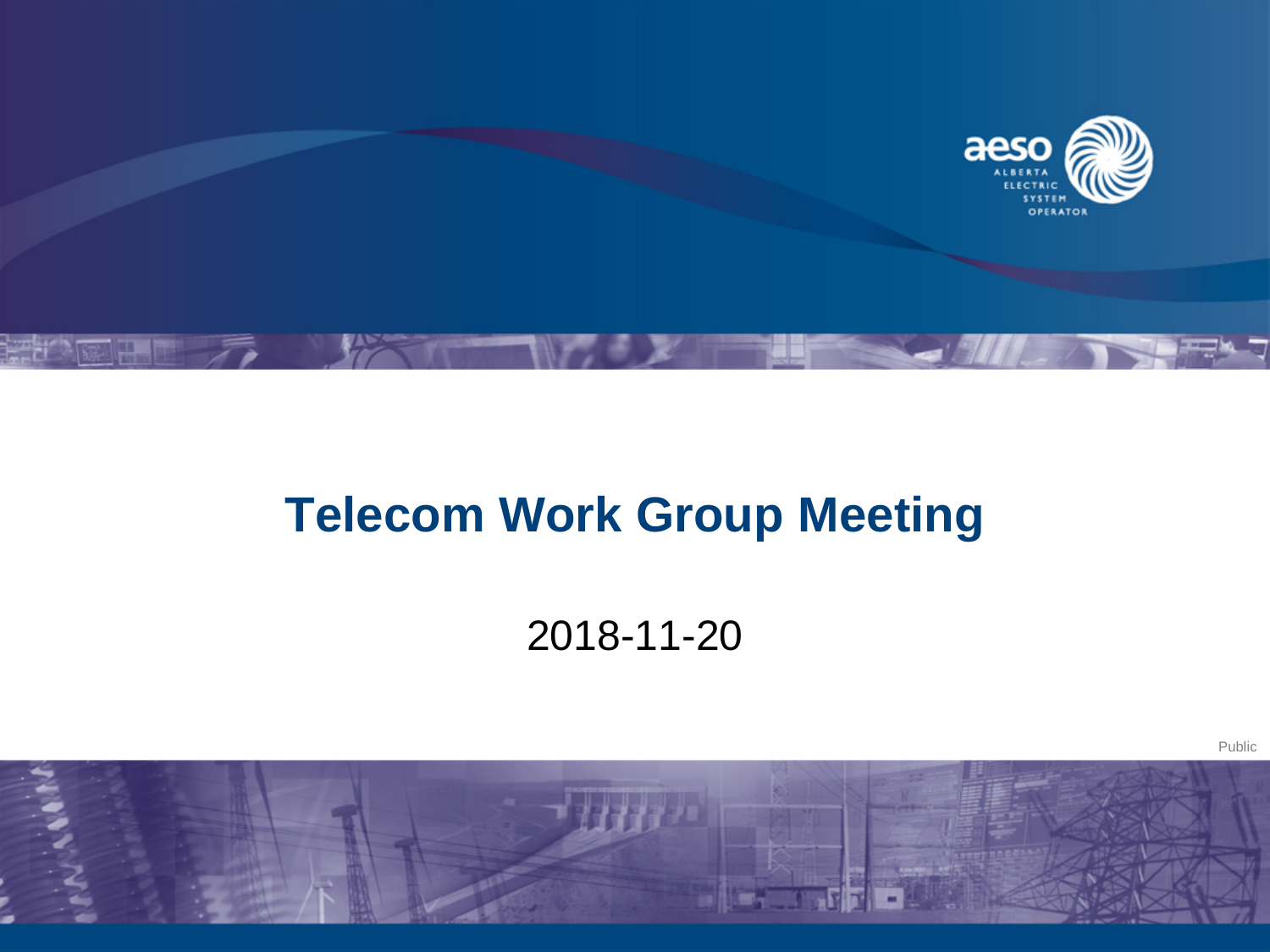## Rule 502.17 Voice Communications



- Section 502.17 of the ISO rules, *Voice Communications* was created to combine the voice requirements outlined in Section 502.4 of the ISO rules, *ADAMS and Voice Communications System Requirements*, and in Alberta reliability standard, *COM-001 Telecommunications*.
- The voice communication system requirements have also been improved to address weaknesses and gaps in the existing requirements, including adding requirements for market participant to market participant voice communications.
- The requirements intend to better leverage the existing utility telecommunication network, and to reduce our dependence on voice communications that depend on the electric system.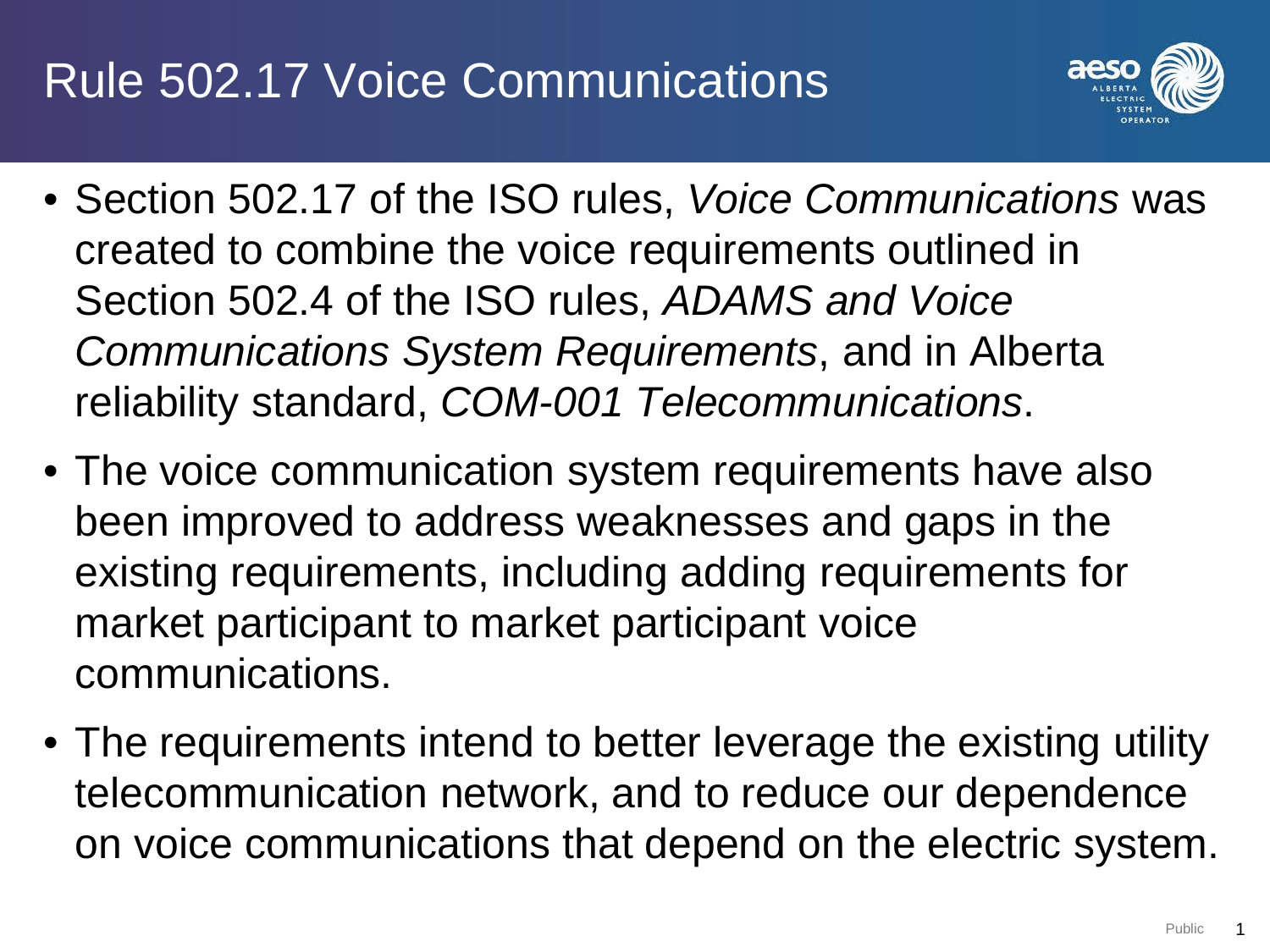

• Generator Primary (Commercial Phone - Telus/Shaw/Bell)

| Maximum Authorized Real Power | Minimum Availability |
|-------------------------------|----------------------|
| $50$ MW                       | 95%                  |
| $>=50$ MW and $<$ 300MW       | 97%                  |
| $>=300$ MW                    | 98%                  |

- ISO and TFO Primary 99%
- DFO Black Start Primary 97%

| Availability | MTTR (hours) | MTBF (days)     |
|--------------|--------------|-----------------|
| 95%          | 12/24/48/72  | 9.5/19/38/57    |
| 97%          | 12/24/48/72  | 16/32/65/97     |
| 98%          | 12/24/48/72  | 24.5/49/98/147  |
| 99%          | 12/24/48/72  | 49.5/99/198/297 |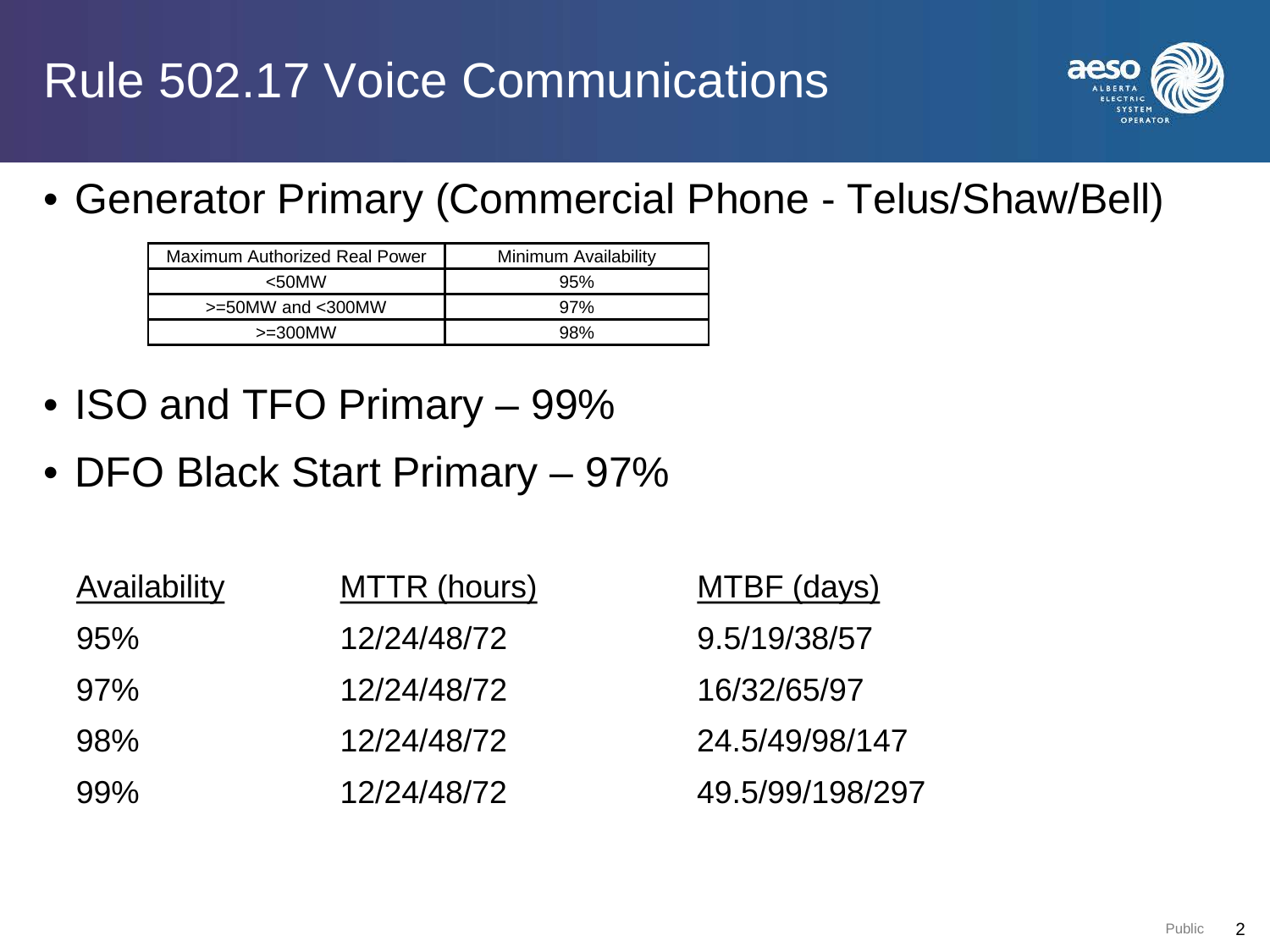

• Generator Backup (Orderwire/Satellite/Commercial Phone)

| Maximum Authorized Real Power | Minimum Availability |
|-------------------------------|----------------------|
| $50$ MW                       | 95%                  |
| $>=50$ MW and $<$ 300MW       | 99%                  |
| $>=300$ MW                    | 99.5%                |

- ISO and TFO Backup 99.5%
- DFO Black Start Backup 99%

| Availability | MTTR (hours) | MTBF (days)      |
|--------------|--------------|------------------|
| 95%          | 12/24/48/72  | 9.5/19/38/57     |
| 99%          | 12/24/48/72  | 49.5/99/198/297  |
| 99.5%        | 12/24/48/72  | 99.5/199/398/597 |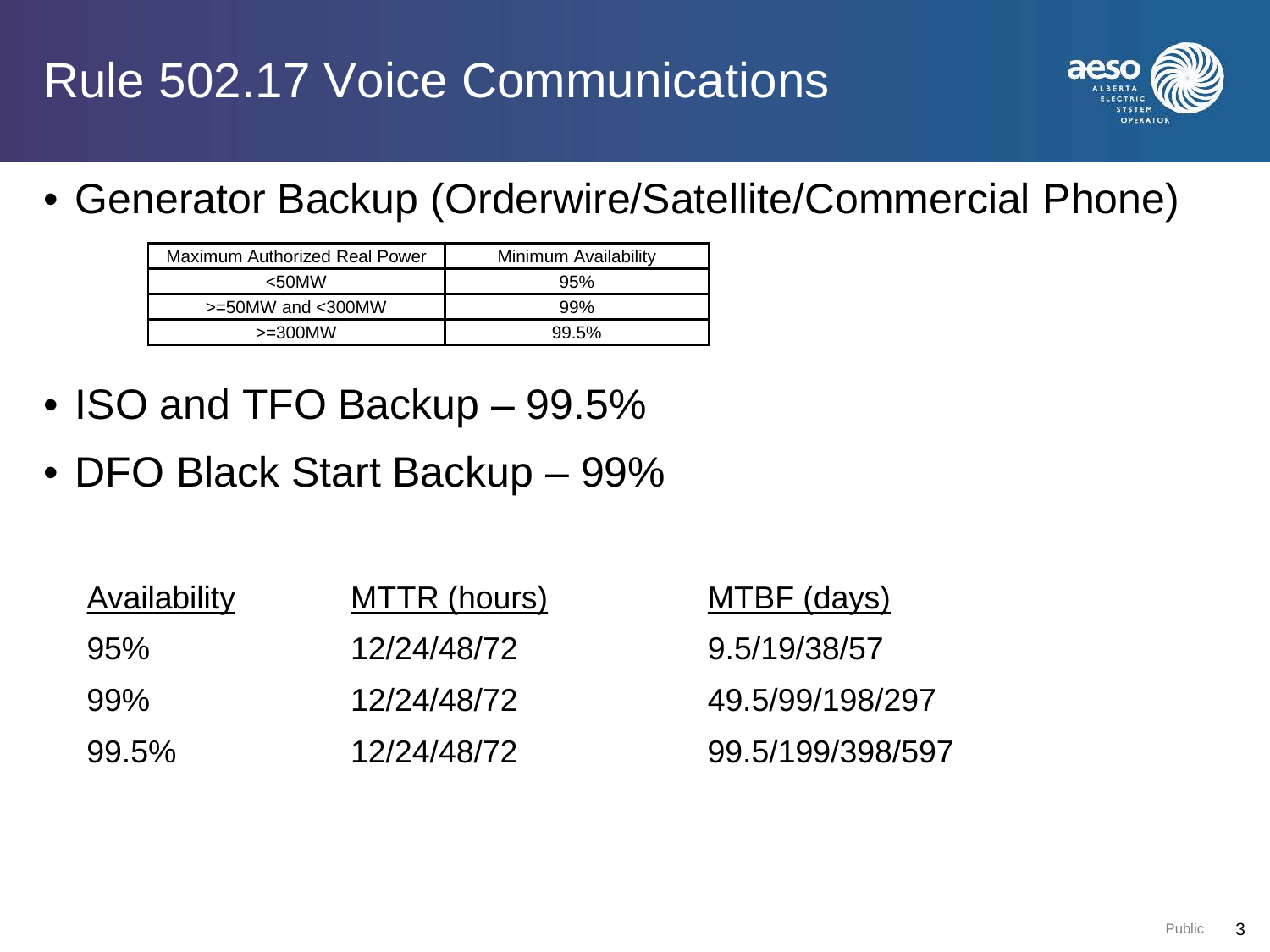## Rule 502.17 Voice Communications



- Backup Voice System Extended Power Outage
	- Generator >=50MW : 36 hours
	- TFO or DFO with centralized control centre : 72 hours
	- Thoughts of the number of hours?